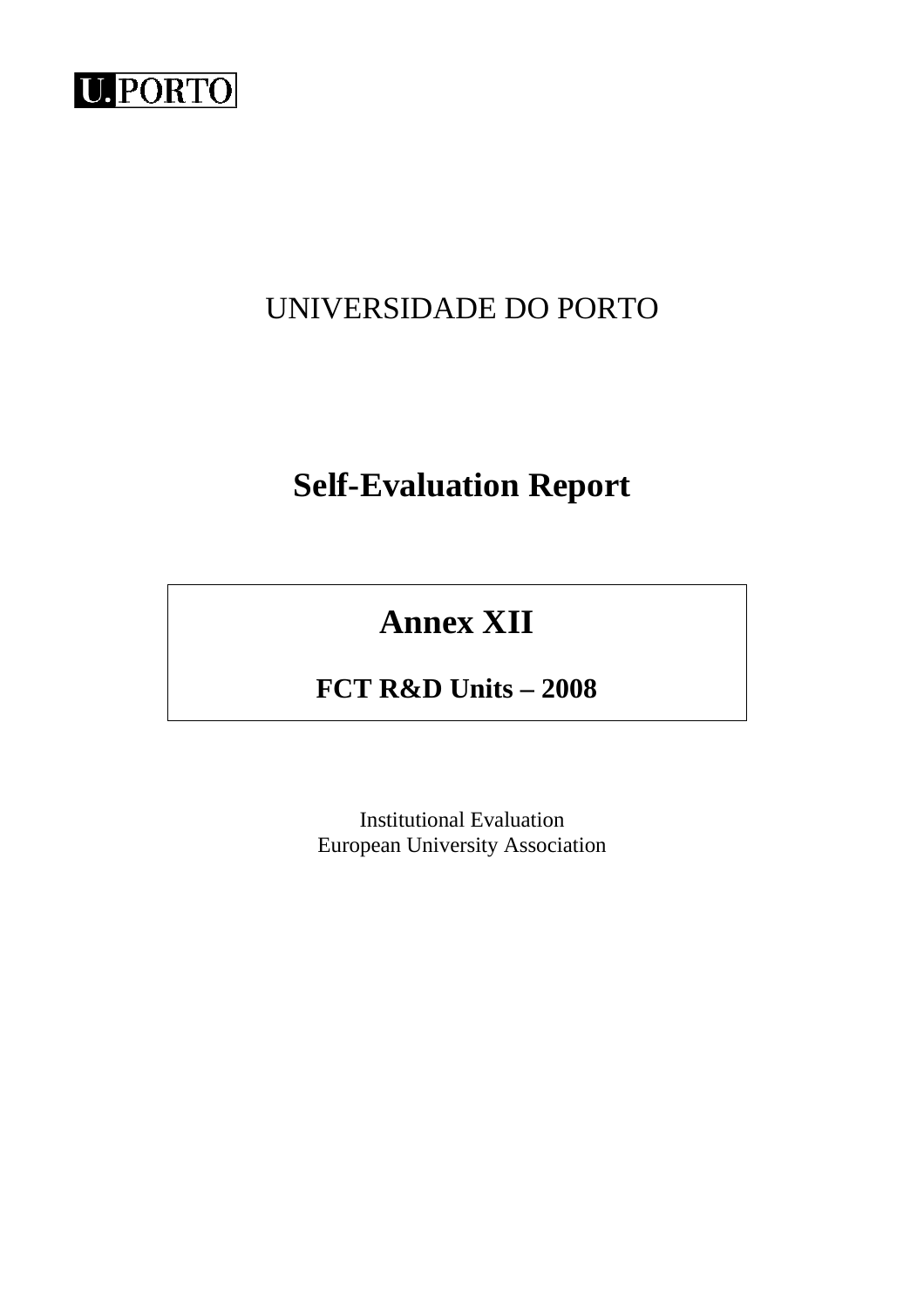# **U. PORTO**

## Research

### FCT R&D Units - 2008

University of Porto. Rectory Continuous Improvement Service. 27th July 2009

### **Table of Contents**

| R&D units which the U.Porto is a part of, financed pluriannually by the FCT and evaluated in 2007 or |  |
|------------------------------------------------------------------------------------------------------|--|
|                                                                                                      |  |
|                                                                                                      |  |
|                                                                                                      |  |
|                                                                                                      |  |
|                                                                                                      |  |
|                                                                                                      |  |
|                                                                                                      |  |
|                                                                                                      |  |
|                                                                                                      |  |
|                                                                                                      |  |
|                                                                                                      |  |
|                                                                                                      |  |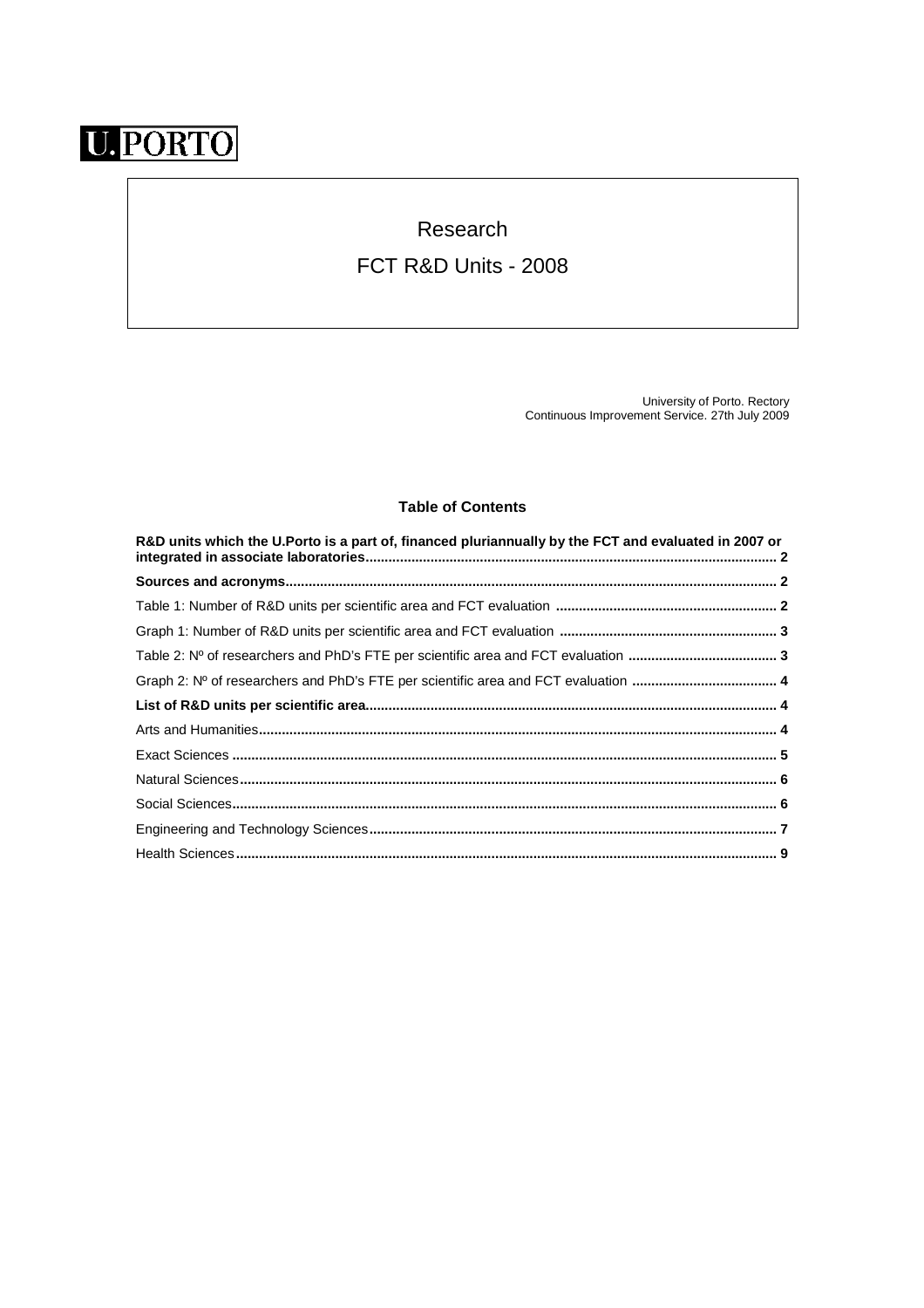#### **R&D units which the U.Porto is a part of, financed pluriannually by the FCT and evaluated in 2007 or integrated in associate laboratories**

#### **Sources**

FCT – Aval2007: Evaluation Results of R&D Units Evaluation — 2007 in http://alfa.fct.mctes.pt/apoios/unidades/avaliacoes/2007/resultados. Search: 17th December 2008 and 30th June 2009.

FCT – BD\_LA: Database of Associated Laboratories in http://www.fct.mctes.pt/labs/associados/index.asp?dados=true&labs=true. Search: 12 February 2008

#### **Acronyms**

FTE – Full time equivalent FCT – Foundation for Science and Technology

#### Table 1: Number of R&D units per scientific area and FCT evaluation

| FCT major area                                                                                                       | <b>Associate</b><br>Laboratory | <b>Excellent</b> | <b>Very</b><br>Good | Good           | Fair           | Re-<br>evaluation | <b>Total</b><br><b>U.Porto</b> |
|----------------------------------------------------------------------------------------------------------------------|--------------------------------|------------------|---------------------|----------------|----------------|-------------------|--------------------------------|
| <b>Arts and Humanities</b>                                                                                           |                                | $\mathfrak{p}$   | 5                   | $\overline{2}$ | 2              |                   | 12                             |
| <b>Engineering and Technology</b><br><b>Sciences</b>                                                                 | 9                              | $\overline{2}$   | 5                   | $\overline{4}$ | $\overline{2}$ | 3                 | 25                             |
| <b>Health Sciences</b>                                                                                               | 2                              |                  | 6                   | 3              | $\mathbf{1}$   |                   | 12                             |
| <b>Exact Sciences</b>                                                                                                | 2                              | 3                | $\overline{A}$      |                |                |                   | 6                              |
| <b>Natural Sciences</b>                                                                                              | $\mathbf{1}$                   | 1                | $\mathbf{1}$        | 3              |                |                   | 6                              |
| <b>Social Sciences</b>                                                                                               |                                |                  | 3                   | $\overline{2}$ | $\mathbf{1}$   | 2                 | 8                              |
| U.Porto Total<br>$C_{\text{outmax}}$ , $CCT = \Lambda_{\text{tot}}$ 1900 $7 \times \text{CCT} = \text{DD} + \Lambda$ | 14                             | 8                | 21                  | 14             | 6              | 6                 | 69                             |

Sources: FCT – Aval2007 e FCT – BD\_LA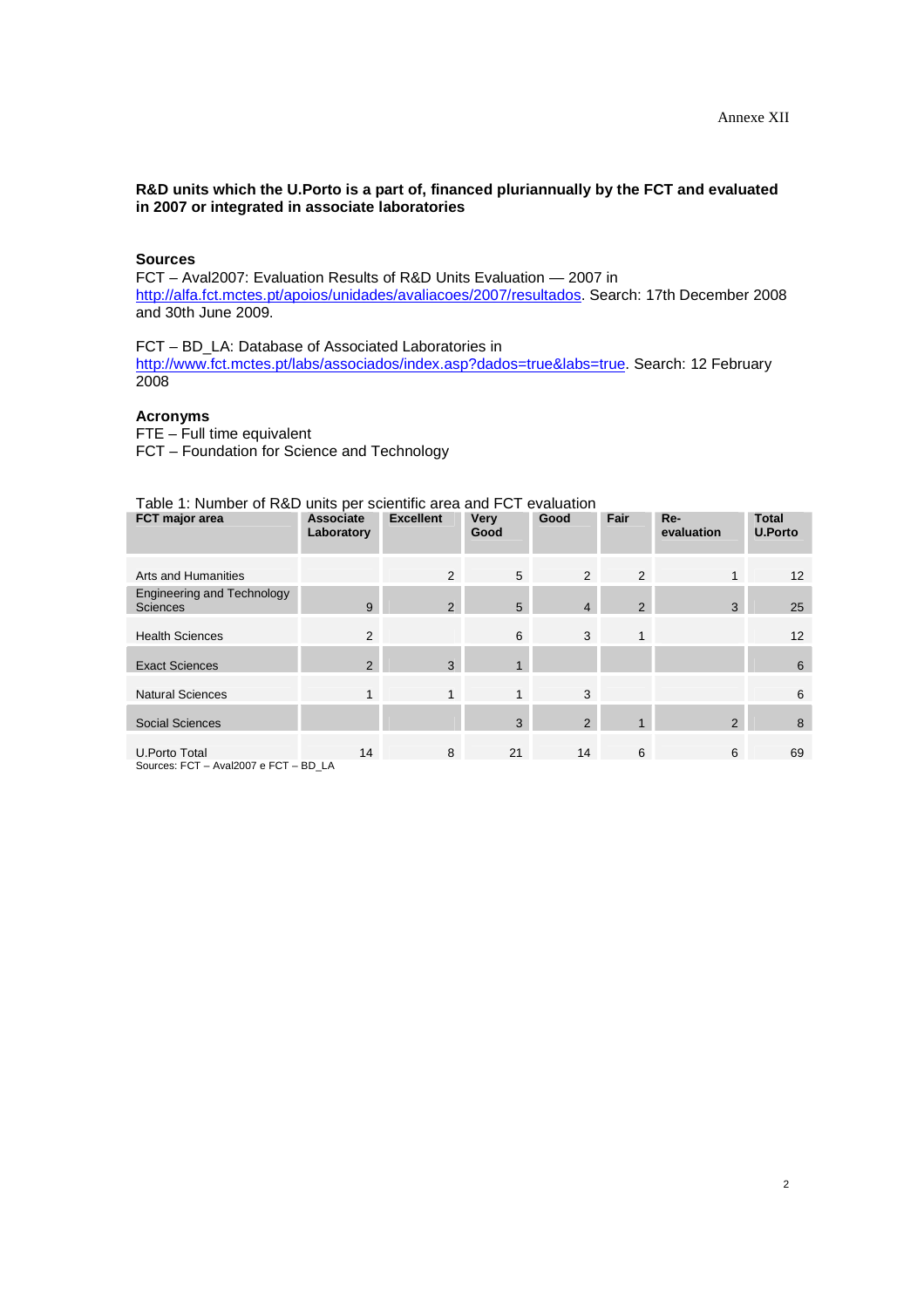

#### Graph 1: Number of R&D units per scientific area and FCT evaluation

Table 2: Nº of researchers and PhD's FTE per scientific area and FCT evaluation

|                                 |             | <b>Arts and</b><br><b>Humanities</b> | <b>Engineering and</b><br><b>Technology</b><br><b>Sciences</b> | Health<br><b>Sciences</b> | <b>Exact</b><br><b>Sciences</b> | <b>Natural</b><br><b>Sciences</b> | <b>Social</b><br><b>Sciences</b> | <b>Total</b> |
|---------------------------------|-------------|--------------------------------------|----------------------------------------------------------------|---------------------------|---------------------------------|-----------------------------------|----------------------------------|--------------|
| <b>Associate</b><br>Laboratory* | researchers |                                      | 526                                                            | 473                       | 474                             | 430                               |                                  | 1903         |
|                                 | PhDs FTE    |                                      | 226                                                            | 209,5                     | 257                             | 149                               |                                  | 841,5        |
| <b>Excellent</b>                | researchers | 162                                  | 116                                                            |                           | 244                             | 131                               |                                  | 653          |
|                                 | PhDs FTE    | 56                                   | 39                                                             |                           | 121                             | 47                                |                                  | 263          |
| Very good                       | researchers | 356                                  | 110                                                            | 233                       | 25                              | 42                                | 137                              | 903          |
|                                 | PhDs FTE    | 147                                  | 42                                                             | 99                        | 11                              | 12                                | 68                               | 379          |
| Good                            | researchers | 343                                  | 213                                                            | 238                       |                                 | 140                               | 147                              | 1081         |
|                                 | PhDs FTE    | 106                                  | 70                                                             | 66                        |                                 | 61                                | 54                               | 357          |
| Fair                            | researchers | 56                                   | 11                                                             | 70                        |                                 |                                   | 48                               | 185          |
|                                 | PhDs FTE    | 24,25                                | $5\overline{)}$                                                | 40                        |                                 |                                   | 31                               | 100,25       |
| <b>Re-evaluation</b>            | researchers | 44                                   | 92                                                             |                           |                                 |                                   | 60                               | 196          |
|                                 | PhDs FTE    | 28                                   | 33                                                             |                           |                                 |                                   | 35                               | 96           |
| <b>Total</b>                    | researchers | 961                                  | 1068                                                           | 1014                      | 743                             | 743                               | 392                              | 4921         |
|                                 | PhDs FTE    | 361,25                               | 415                                                            | 414,5                     | 389                             | 269                               | 188                              | 2036,75      |

Note: \* data for 2006. Sources: FCT – Aval2007 e FCT – BD\_LA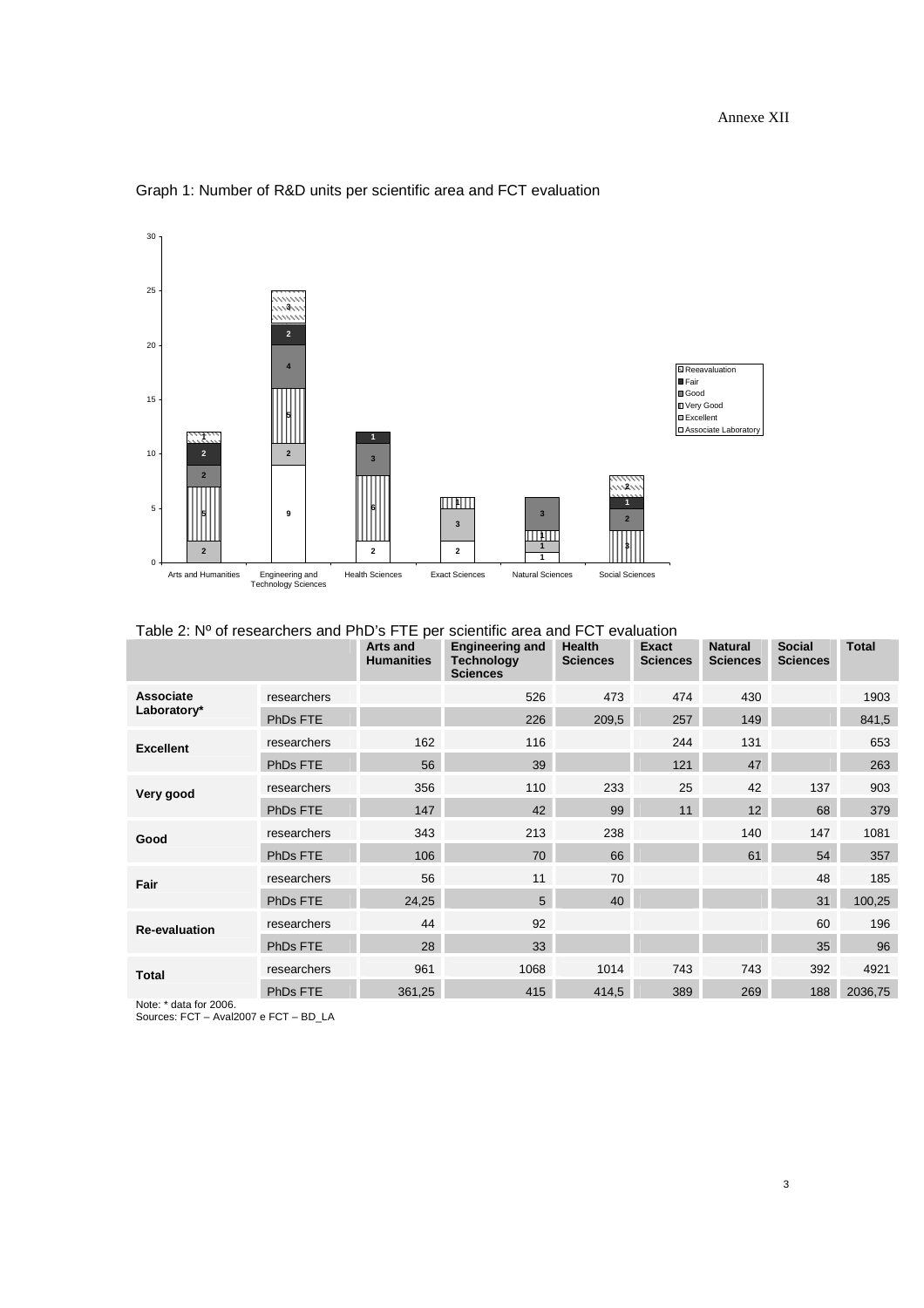

#### Graph 2: Nº of researchers and PhD's FTE per scientific area and FCT evaluation

#### **List of R&D units per scientific area**

#### **Arts and Humanities**

#### **African Studies**

Centre of African Studies of the University of Porto (CEAUP) Prime contractor: University of Porto - Faculty of Arts Evaluation: Very Good Researchers: 27| PhDs FTE: 14

#### **Art Studies**

Centre for Architecture and Urban Studies(CEAU) Prime contractor: Universidade do Porto - Faculdade de Arquitectura Evaluation: Very Good Researchers: 27| PhDs FTE: 17

Research Institute for Design, Media and Culture - ID+ Prime contractor: University of Aveiro Evaluation: Very Good Researchers: 73| PhDs FTE: 24

#### **Literature Studies**

Centre for English, Translation and Anglo-Portuguese Studies (CETAPS) Prime contractor: University of Porto - Faculty of Arts Evaluation: Re-evaluation Researchers: 44| PhDs FTE: 33

Institute of Comparative Literature - Margarida Losa (ILC) Prime contractor: University of Porto - Faculty of Arts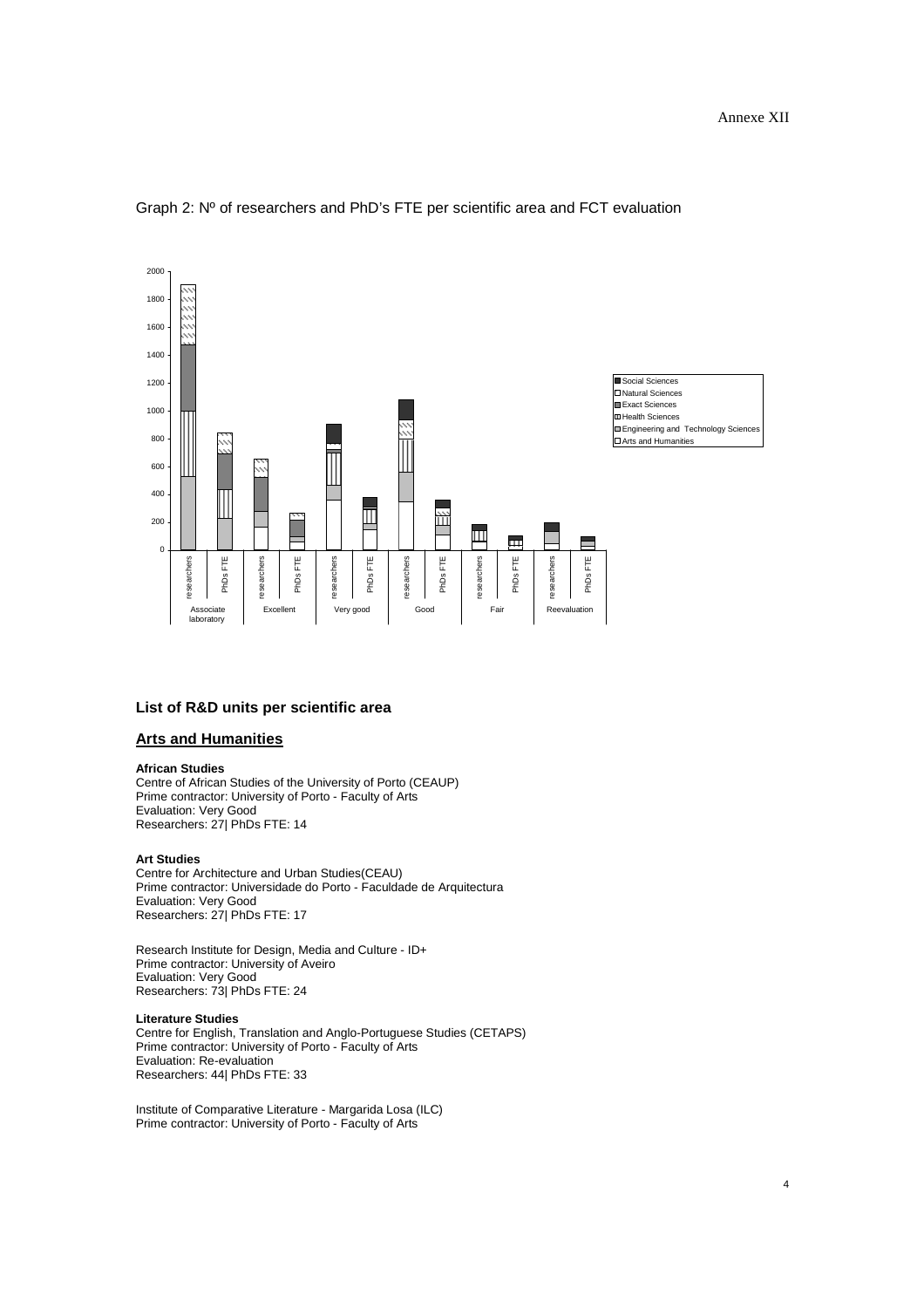Evaluation: Excellent Researchers: 22| PhDs FTE: 15

#### **Philosophy**

Institute of Philosophy(IF) Prime contractor: University of Porto - Faculty of Arts Evaluation: Excellent Researchers: 140| PhDs FTE: 75

#### **History**

Center of Archaeological Studies of Coimbra and Porto Universities (CEAUCP) Prime contractor: University of Coimbra - Faculty of Arts Evaluation: Very Good Researchers: 90| PhDs FTE: 45

Study Centre of the Population, Economy and Society (CEPESE) Prime contractor: Study Centre of the Population, Economy and Society (CEPESE) Evaluation: Very Good Researchers: 139| PhDs FTE: 83

Transdisciplinary Research Centre Culture, Space, Memory (CITCEM) Prime contractor: University of Porto - Faculty of Arts Evaluation: Good Researchers: 192| PhDs FTE: 85

Study Group of the History of Wine and Douro Valley Viticulture (GEHVID) Prime contractor: University of Porto - Faculty of Arts Evaluation: Fair Researchers: 45| PhDs FTE: 19

#### **Psychology**

Psychology Centre of the University of Porto (CPUP) Prime contractor: University of Porto - Faculty of Psychology and Education Science Evaluation: Good Researchers: 151| PhDs FTE: 50

Research Centre for Psychology of Deviant Behaviour and Health Prime contractor: University of Porto - Faculty of Psychology and Education Science Evaluation: Fair Researchers: 11 | PhDs FTE: 10,25

#### **Exact Sciences**

**Physics** 

Centre for Astrophysics of the University of Porto (CAUP) Prime contractor: Centre for Astrophysics of the University of Porto (CAUP) Evaluation: Excellent Researchers: 49| PhDs FTE: 31

The Theoretical Physics Center at University of Porto (CFP) Prime contractor: University of Porto - Faculty of Sciences Evaluation: Very Good Researchers: 25| PhDs FTE: 14

Institute of Physics of Materials of the University of Porto (IFIMUP - Pólo IMAT-Porto) Prime contractor: University of Porto - Rectory Evaluation: Associated Laboratory Researchers: 45 | PhDs FTE: 25

#### **Mathematics**

Centre of Mathematics of the University of Porto (CMUP) Prime contractor: University of Porto - Faculty of Sciences Evaluation: Excellent Researchers: 97| PhDs FTE: 69

#### **Chemistry**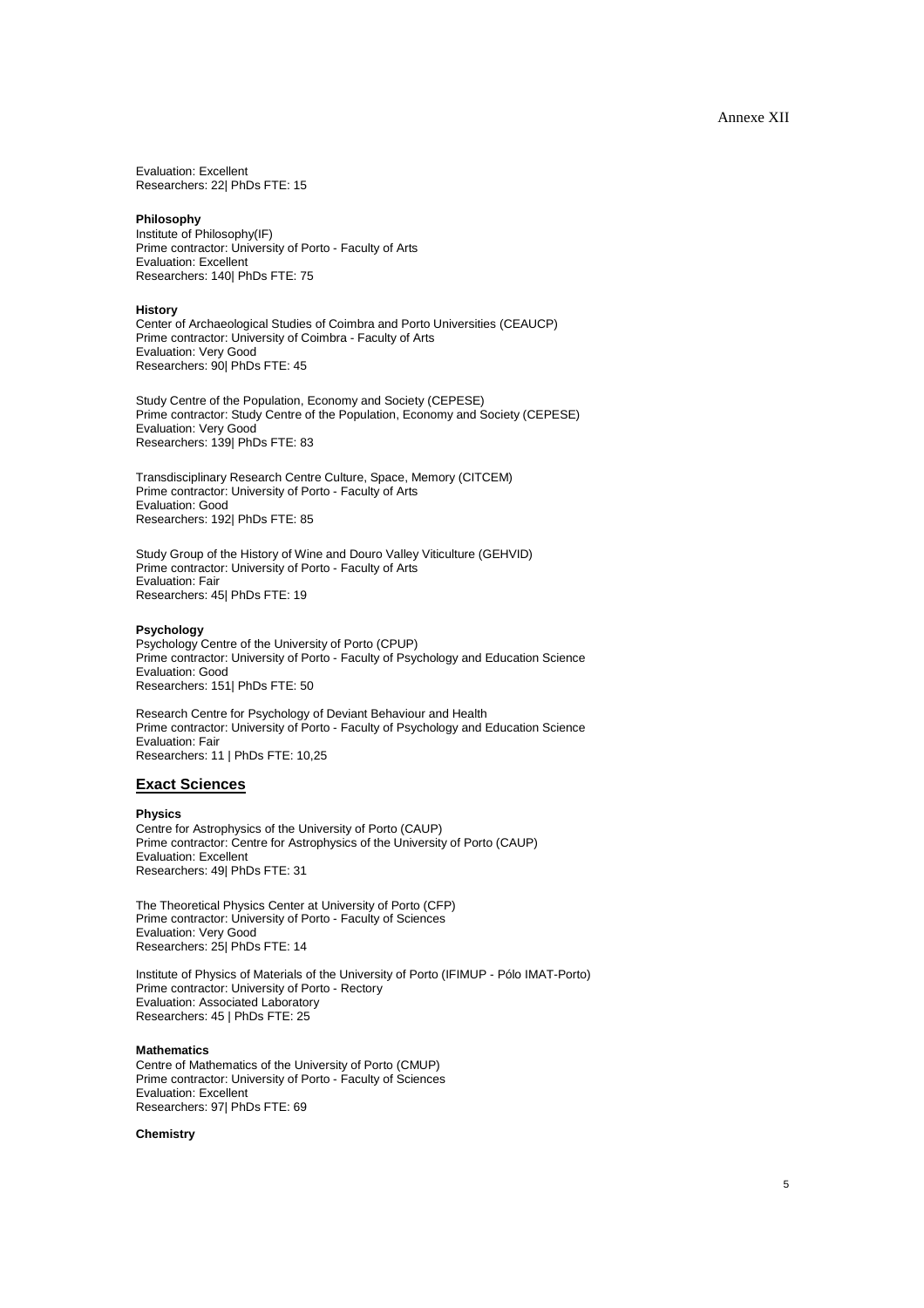Chemistry Research Centre of the University of Porto (CIQ) Prime contractor: University of Porto - Faculty of Sciences Evaluation: Excellent Researchers: 98| PhDs FTE: 45

Centre for Chemistry of the University of Porto (CEQUP) Prime contractor: Institute of Agricultural and Agri-foodstuffs Sciences and Technologies (ICETA) Evaluation: Associated Laboratory Researchers: 429| PhDs FTE: 232

#### **Natural Sciences**

#### **Agricultural Sciences**

Research Centre for Animal Science (CECA) Prime contractor: Institute of Agricultural and Agri-foodstuffs Sciences and Technologies (ICETA) Evaluation: Very Good Researchers: 42| PhDs FTE: 19

#### **Biological Sciences**

Research Center in Biodiversity and Genetic Resources (CIBIO) Prime contractor: Institute of Agricultural and Agri-foodstuffs Sciences and Technologies (ICETA- Porto) - University of Porto Evaluation: Excellent Researchers: 131| PhDs FTE: 58

#### **Earth and Space Sciences**

Geology Centre of the University of Porto(CGUP) Prime contractor: University of Porto - Faculty of Sciences Evaluation: Good Researchers: 95| PhDs FTE: 50

Geo-Space Sciences Research Centre (CICGE) Prime contractor: University of Porto - Association for the Development of the Faculty of Sciences of Porto Evaluation: Good Researchers: 24| PhDs FTE: 15

Research Centre CIGAR Prime contractor: University of Porto - Faculty of Engineering Evaluation: Good Researchers: 21| PhDs FTE: 21

#### **Marine Sciences**

Centre for Marine and Environmental Research (CIIMAR) Prime contractor: University of Porto - Rectory Evaluation: Associated Laboratory Researchers: 430 | PhDs FTE: 149

#### **Social Sciences**

#### **Communication Sciences**

Centre for Studies in Technologies, Arts and Communication Sciences (CETAC.media) Prime contractor: University of Porto - Faculty of Arts Evaluation: Re-evaluation Researchers: 36| PhDs FTE: 22

**Educational Sciences and Policies**  Centre for Research and Intervention in Education (CIIE) Prime contractor: University of Porto - Faculty of Psychology and Education Science Evaluation: Good Researchers: 108| PhDs FTE: 50

Centre for Research in Higher Education Policies (CIPES) Prime contractor: Portuguese Universities Foundation Evaluation: Re-evaluation Researchers: 24| PhDs FTE: 18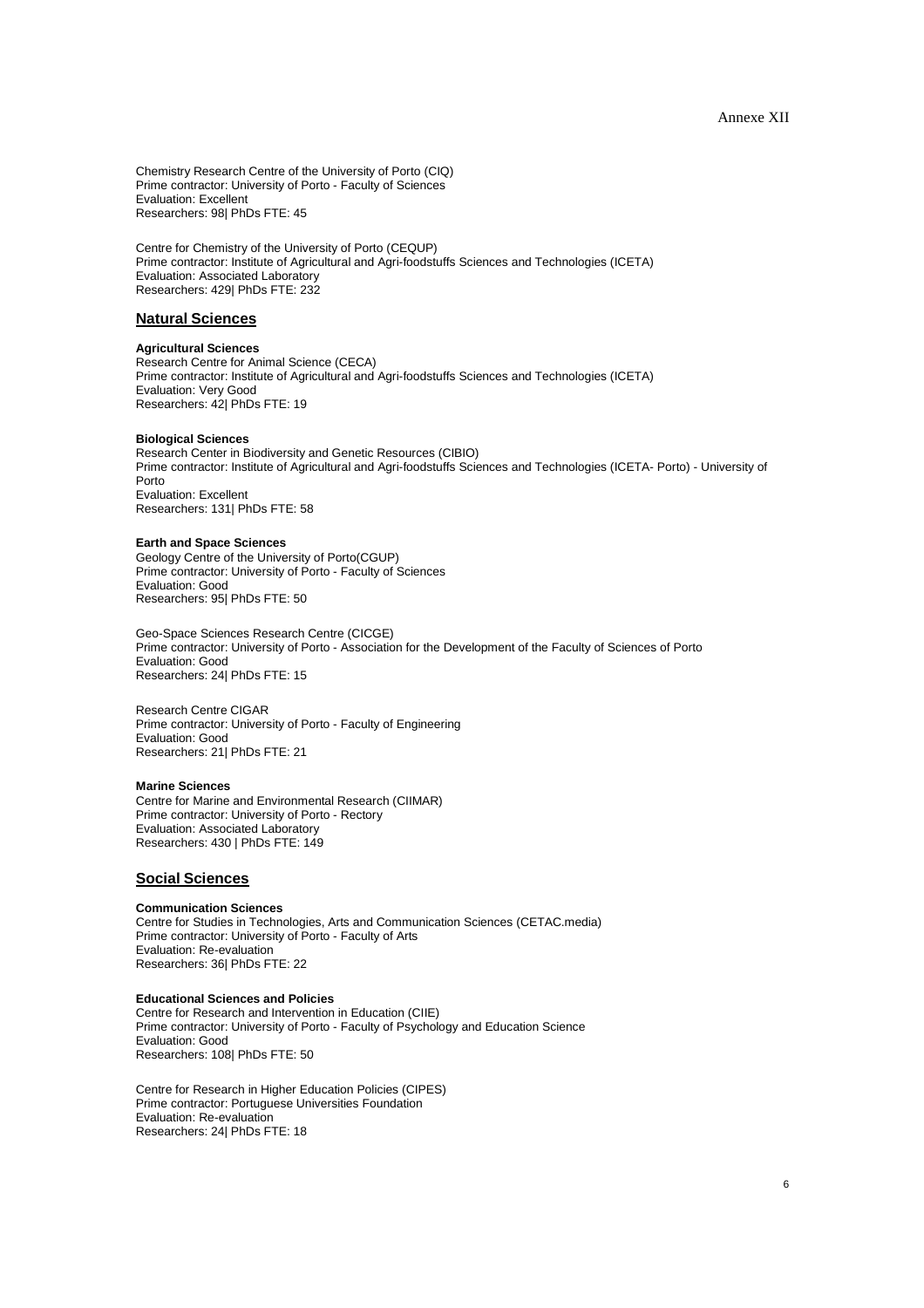#### **Law and Political Sciences**

Centre for Legal and Economic Research (CIJE) Prime contractor: University of Porto - Faculty of Law Evaluation: Very Good Researchers: 18| PhDs FTE: 11

#### **Linguistics**

Linguistics Centre of the University of Porto (CLUP) Prime contractor: University of Porto - Faculty of Arts Evaluation: Very Good Researchers: 55| PhDs FTE: 33

#### **Economics and Management**

Centre for Economics and Finance at the University of Porto (CEF.UP) (R&D unit created by the merger CEMPRE-CETE) Prime contractor: University of Porto - Faculty of Economics Evaluation: Very Good Researchers: 64| PhDs FTE: 42

EDGE - Management Studies - Center for Research, Studies and Services Prime contractor: University of Porto - Faculty of Economics Evaluation: Fair Researchers: 48| PhDs FTE: 40

#### **Sociology, Anthropology, Demography and Geography**

Institute of Sociology of the Faculty of Arts of the University of Porto Prime contractor: University of Porto - Faculty of Arts Evaluation: Good Researchers: 39| PhDs FTE: 18

#### **Engineering and Technology Sciences**

#### **Chemical Engineering and Biotechnology**

Laboratory of Catalysis and Materials(LCM) Prime contractor: University of Porto - Faculty of Engineering Evaluation: Associated Laboratory Researchers: 20 | PhDs FTE: 11

Laboratory for Process, Environment and Energy Engineering (LEPAE) Prime contractor: University of Porto - Faculty of Engineering Evaluation: Excellent Researchers: 84| PhDs FTE: 29

Laboratory of Separation and Reaction Engineering (LSRE) Prime contractor: University of Porto - Faculty of Engineering Evaluation: Associated Laboratory Researchers: 73 | PhDs FTE: 36

#### **Civil Engineering**

Construction Studies Centre (CEC) Prime contractor: University of Porto - Faculty of Engineering Evaluation: Good Researchers: 106| PhDs FTE: 39

Hydraulics, Water Resources and Environment Research Centre (CEHRA) Prime contractor: University of Porto - Faculty of Engineering Evaluation: Good Researchers: 30| PhDs FTE: 14

Research Centre for Territory, Transports and Environment (CITTA) Prime contractor: University of Porto - Faculty of Engineering Evaluation: Re-evaluation Researchers: 16| PhDs FTE: 6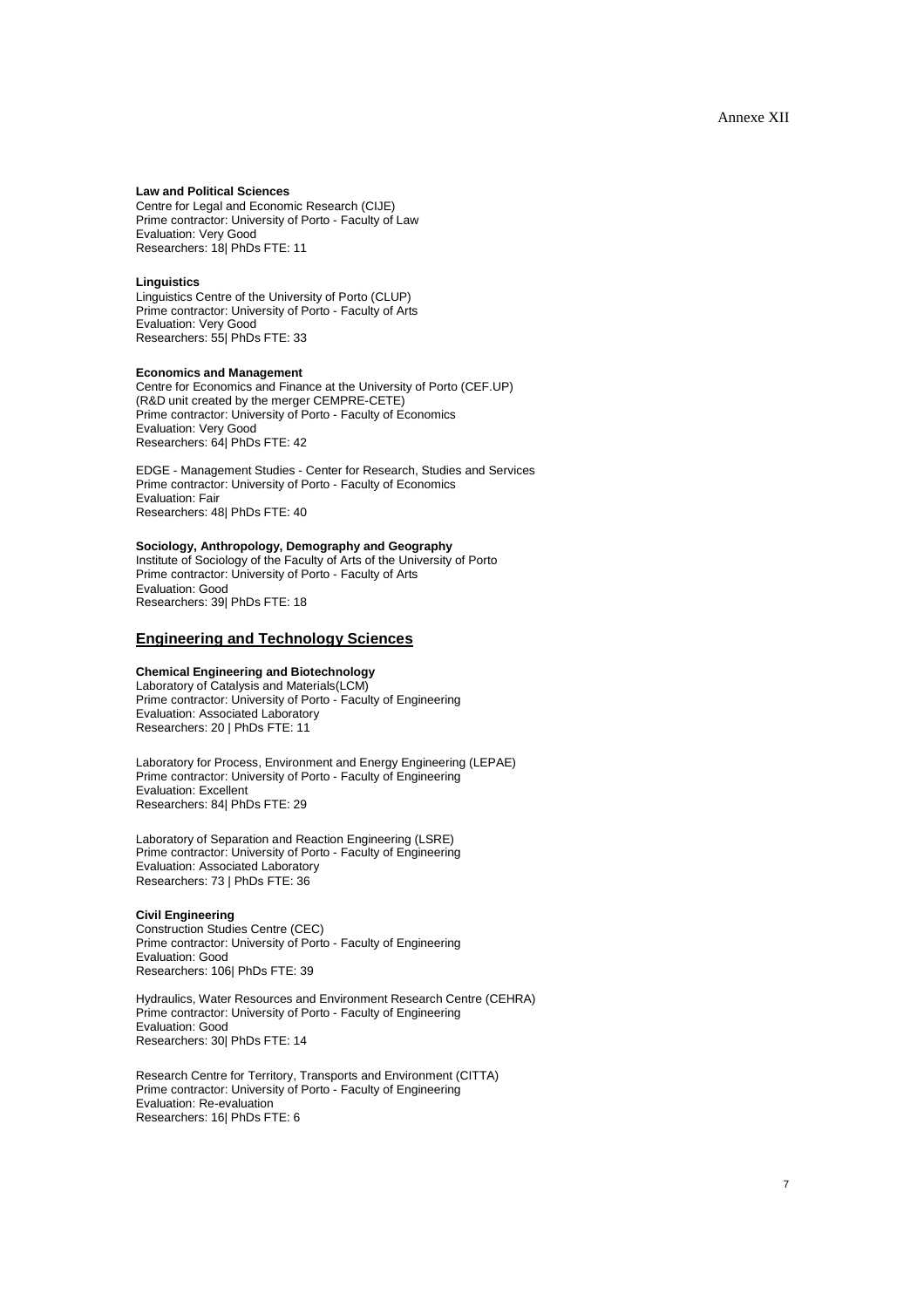Laboratory for the Concrete Technology and Structural Behaviour (LABEST) Prime contractor: University of Porto - Faculty of Engineering Evaluation: Very Good Researchers: 37| PhDs FTE: 15

#### **Electrical and Computer Engineering**

Center for Research in Advanced Computing Systems (CRACS) Prime contractor: University of Porto - Faculty of Sciences Evaluation: Very Good Researchers: 20| PhDs FTE: 10

Center for Computer Science, Cognition and Complexity (C5) Prime contractor: University of Porto - Faculty of Sciences Evaluation: Fair Researchers: 7| PhDs FTE: 1

Institute for Systems and Computer Engineering of Porto (INESC Porto) Prime contractor: Institute for Systems and Computer Engineering of Porto (INESC Porto) Evaluation: Associated Laboratory Researchers: 193 | PhDs FTE: 75

Institute for Systems and Robotics - Porto (ISR - Porto) Prime contractor: University of Porto - Faculty of Engineering Evaluation: Good Researchers: 66| PhDs FTE: 35

Laboratory of Artificial Intelligence and Decision Support (LIAAD) Prime contractor: University of Porto Evaluation: Very Good Researchers: 30| PhDs FTE: 12

Artificial Intelligence and Computer Science Laboratory (LIACC) Prime contractor: University of Porto Evaluation: Re-evaluation Researchers: 70| PhDs FTE: 34

Laboratory of Signals and Systems (LSS) Prime contractor: University of Porto - Faculty of Engineering Evaluation: Fair Researchers: 4| PhDs FTE: 4

#### **Materials Science and Engineering**

Institute for Biomedical Engineering (INEB) Prime contractor: Institute for Biomedical Engineering Evaluation: Associated Laboratory Researchers: 89 | PhDs FTE: 30

#### **Mechanical Engineering**

Centre for Wind Energy and Atmospheric Flows (CEEEEA) Prime contractor: University of Porto - Faculty of Engineering Evaluation: Very Good Researchers: 11| PhDs FTE: 8

Transport Phenomena Research Center (CEFT) Prime contractor: University of Porto - Faculty of Engineering Evaluation: Excellent Researchers: 32| PhDs FTE: 14

Experimental Mechanics and New Materials (EXPMAT - INEGI) Prime contractor: Institute of Mechanical Engineering and Industrial Management (INEGI) Evaluation: Associated Laboratory Researchers: 63| PhDs FTE: 31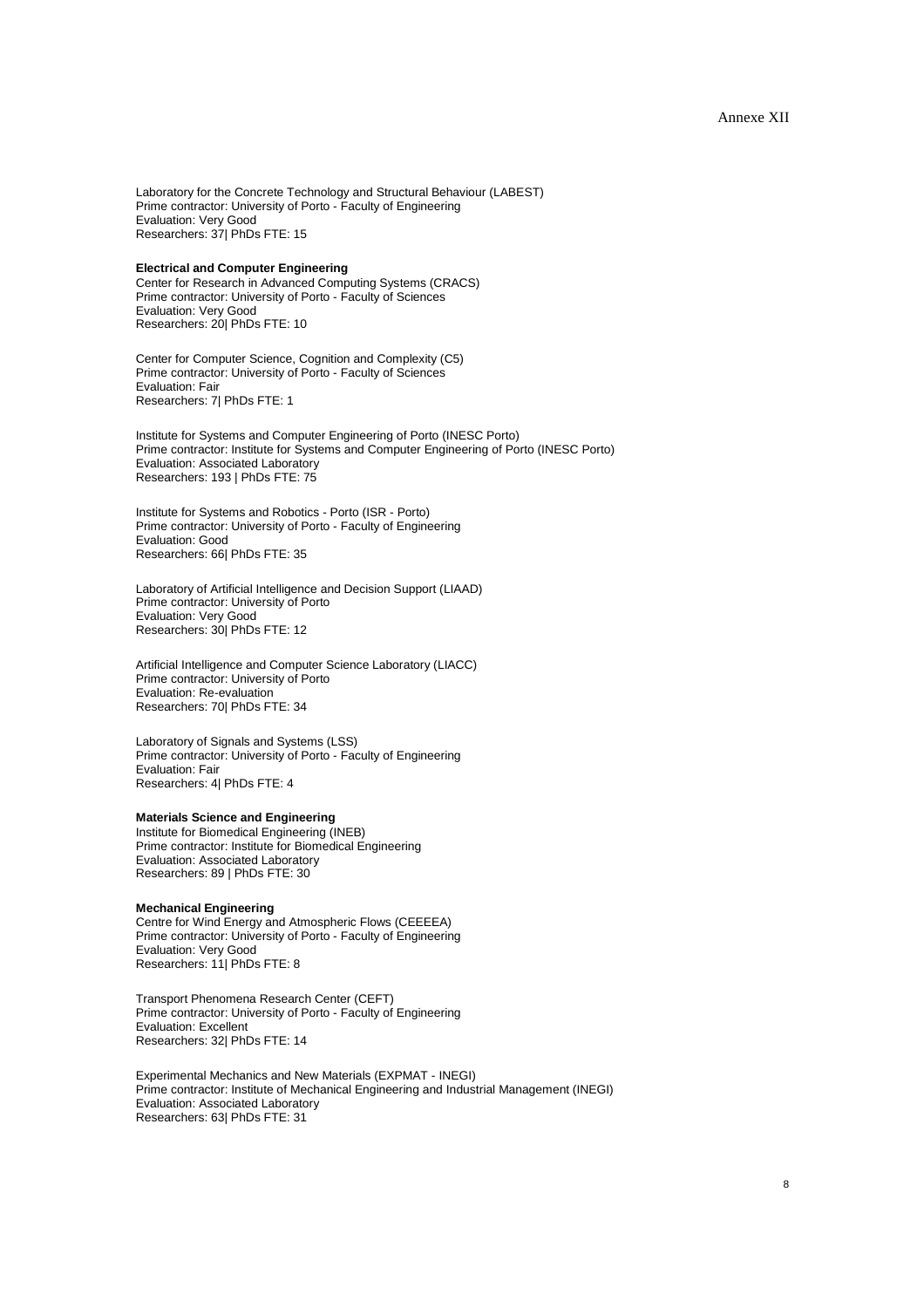New Technologies and Advanced Production Process (NOTEPAD - INEGI) Prime contractor: Institute of Mechanical Engineering and Industrial Management (INEGI) Evaluation: Associated Laboratory Researchers: 17 | PhDs FTE: 7

Unit of Design and Experimental Validation (UCVE - IDMEC) Prime contractor: Institute of Mechanical Engineering (IDMEC – FEUP Campus) Evaluation: Associated Laboratory Researchers: 37 | PhDs FTE: 16

Unit of Advanced Studies on Energy in the Built Environmental (UEAEAC - IDMEC) Prime contractor: Institute of Mechanical Engineering (IDMEC – FEUP Campus) Evaluation: Associated Laboratory Researchers: 12 | PhDs FTE: 5

Unit of Management and Industrial Engineering (UGEI - IDMEC) Prime contractor: Institute of Mechanical Engineering (IDMEC – FEUP Campus) Evaluation: Very Good Researchers: 12| PhDs FTE: 5

System Integration and Process Automation Unit (UISPA - IDMEC) Prime contractor: Institute of Mechanical Engineering (IDMEC – FEUP Campus) Evaluation: Associated Laboratory Researchers: 22 | PhDs FTE: 15

Unit for Numerical Methods in Mechanics and Structural Engineering (CENUME - IDMEC) Prime contractor: Institute of Mechanical Engineering (IDMEC – FEUP Campus) Evaluation: Good Researchers: 11| PhDs FTE: 9

New Energy Technologies Unit (UNTE - IDMEC) Prime contractor: Institute of Mechanical Engineering (IDMEC – FEUP Campus) Evaluation: Re-evaluation Researchers: 6| PhDs FTE: 6

#### **Health Sciences**

Centre of Pharmacology and Chemical Biopathology (CFBQ) Prime contractor: University of Porto - Faculty of Medicine Evaluation: Good Researchers: 49| PhDs FTE: 32

Research Centre in Physical Activity, Health and Leisure (CIAFEL) Prime contractor: University of Porto - Faculty of Sport Evaluation: Very Good Researchers: 26| PhDs FTE: 12

Centre of Research, Education, Innovation and Intervention in Sport (Cifi2d) Prime contractor: University of Porto - Faculty of Sport Evaluation: Fair Researchers: 70| PhDs FTE: 41

Centre for Research in Health Technologies and Information Systems (CINTESIS) Prime contractor: University of Porto - Faculty of Medicine Evaluation: Very Good Researchers: 26| PhDs FTE: 7

Center of Experimental Morphology (CME) Prime contractor: University of Porto - Faculty of Medicine Evaluation: Very Good Researchers: 24| PhDs FTE: 11